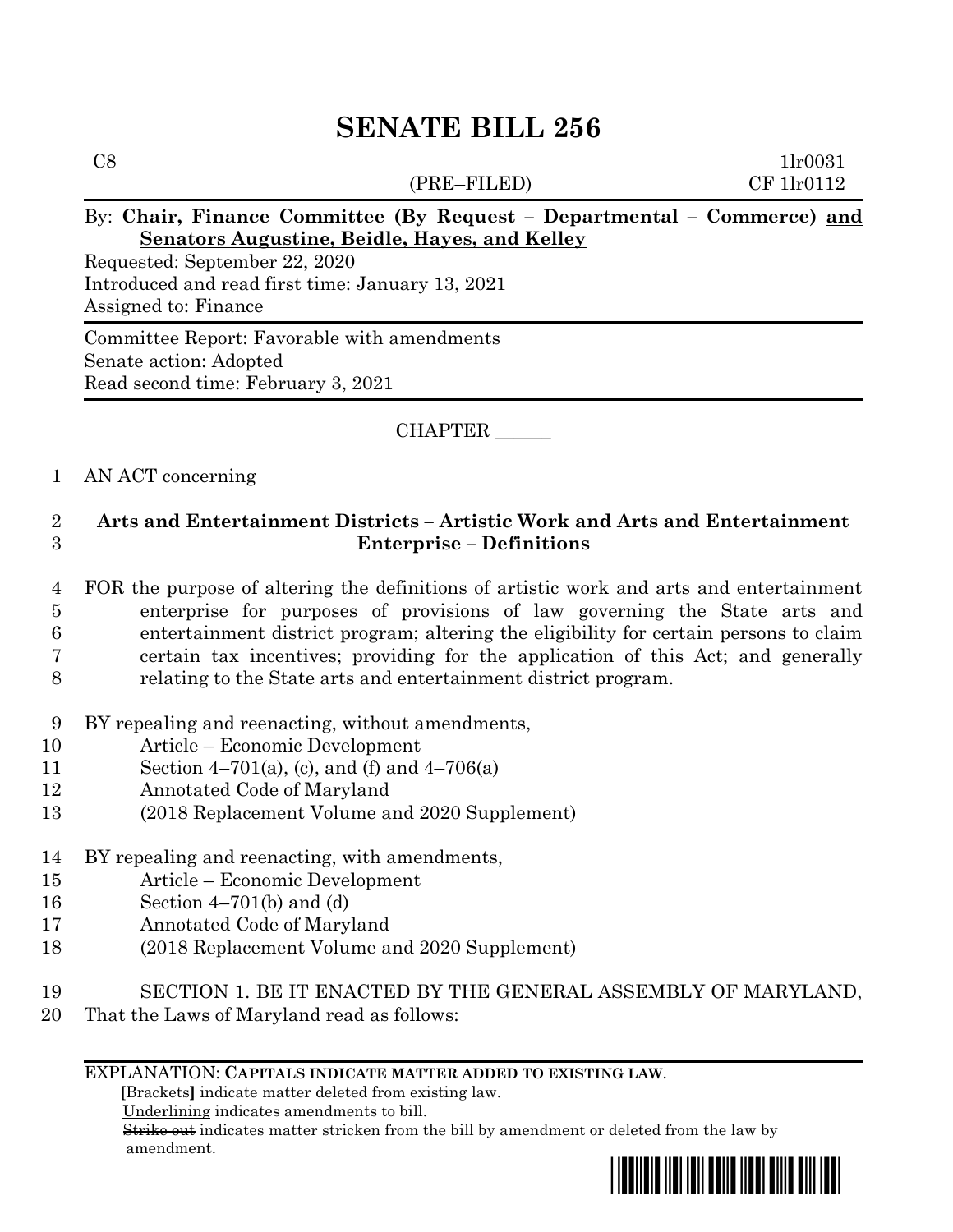|                | $\overline{2}$                                                                                                                                                    |                                                                         | <b>SENATE BILL 256</b>                                            |
|----------------|-------------------------------------------------------------------------------------------------------------------------------------------------------------------|-------------------------------------------------------------------------|-------------------------------------------------------------------|
| $\mathbf{1}$   |                                                                                                                                                                   |                                                                         | <b>Article - Economic Development</b>                             |
| $\overline{2}$ | $4 - 701.$                                                                                                                                                        |                                                                         |                                                                   |
| 3              | (a)                                                                                                                                                               |                                                                         | In this subtitle the following words have the meanings indicated. |
| 4              | "Artistic work" means an original and creative work that:<br>(b)                                                                                                  |                                                                         |                                                                   |
| 5<br>6         | <b>OTHERS</b> ; and                                                                                                                                               | (1)<br>is created, written, composed, or executed, EITHER ALONE OR WITH |                                                                   |
| 7              |                                                                                                                                                                   | (2)                                                                     | falls into one of the following categories:                       |
| 8              |                                                                                                                                                                   | (i)                                                                     | a book or other writing;                                          |
| 9              |                                                                                                                                                                   | (ii)                                                                    | a play or performance of a play;                                  |
| 10<br>11       | composition;                                                                                                                                                      | (iii)                                                                   | a musical composition or the performance of a musical             |
| 12             |                                                                                                                                                                   | (iv)                                                                    | a painting or other picture, INCLUDING A PHOTOGRAPH;              |
| 13             |                                                                                                                                                                   | (v)                                                                     | a sculpture;                                                      |
| 14<br>15       | <b>EXPRESSION;</b>                                                                                                                                                | (vi)                                                                    | traditional or fine crafts, INCLUDING WORKS OF CULTURAL           |
| 16             |                                                                                                                                                                   | (vii)                                                                   | the creation of a film or the acting within a film;               |
| 17             |                                                                                                                                                                   |                                                                         | (viii) the creation of a dance or the performance of a dance;     |
| 18<br>19       | the <b>DESIGN OR</b> creation of original jewelry, clothing, or <i>design</i><br>(ix)<br><b>OTHER FUNCTIONAL ART; [or]</b>                                        |                                                                         |                                                                   |
| 20             |                                                                                                                                                                   | (X)                                                                     | STORYTELLING OR A STORYTELLING PERFORMANCE;                       |
| 21             |                                                                                                                                                                   | (XI)                                                                    | A DIGITAL OR NEW MEDIA DESIGN OR PERFORMANCE; OR                  |
| 22<br>23       | $[(x)]$ (XII)<br>any other product generated as a result of a work OR<br><b>COMBINATION OF WORKS</b> listed in items (i) through $[(ix)]$ (XI) of this paragraph. |                                                                         |                                                                   |
| 24<br>25       | "Arts and entertainment district" means a developed district of public and<br>$\left( \mathrm{c}\right)$<br>private uses that:                                    |                                                                         |                                                                   |